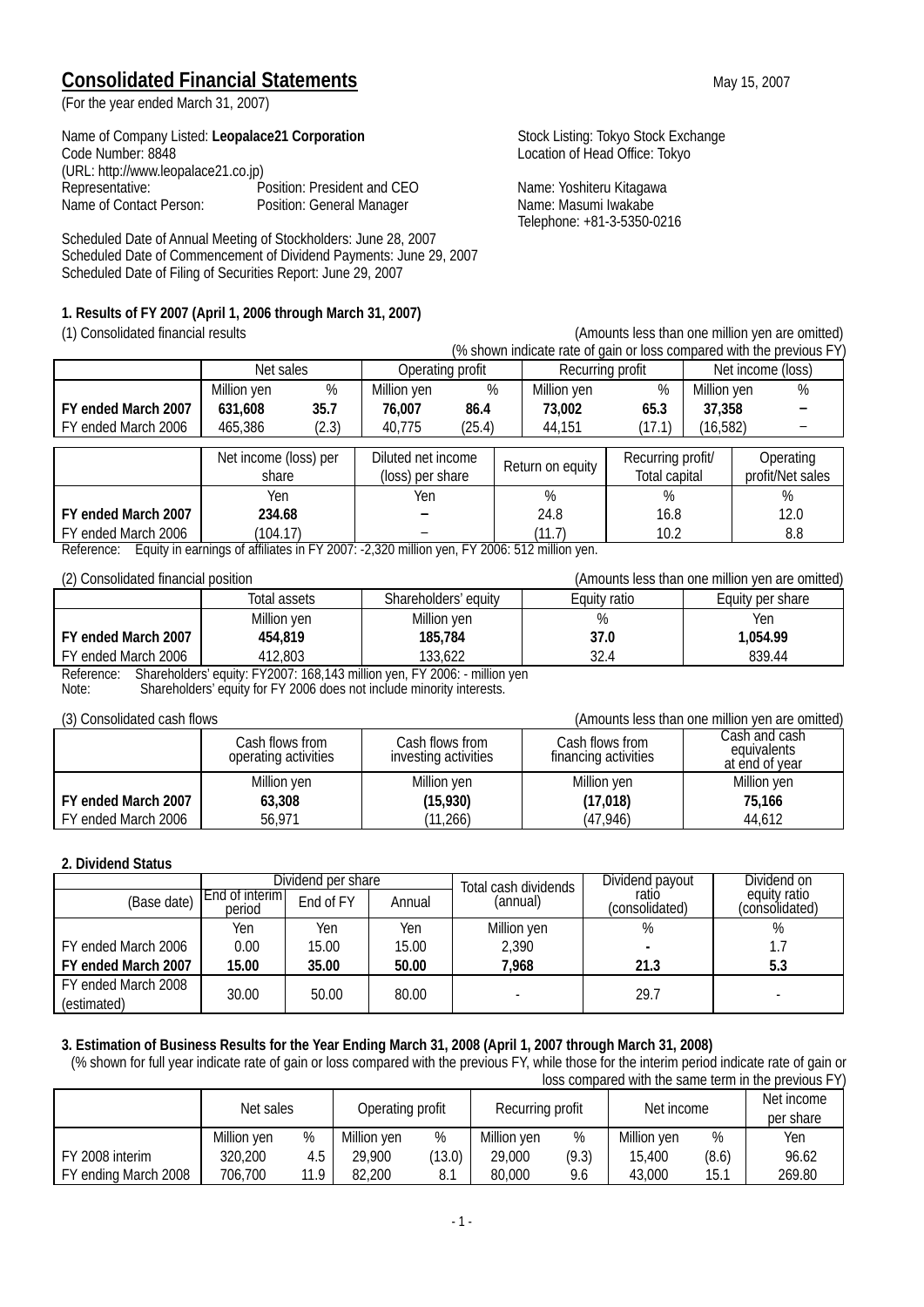#### **4. Other**

(1) Changes in major subsidiaries during the FY (Change in specific subsidiaries as a result of a change in the scope of consolidation): None (2) Changes in accounting principles, procedures or reporting methods used in preparation of Financial Statements (changes in important items concerning preparation of Financial Statements)

(i) Changes accompanying revision of accounting standards, etc.: Yes

(ii) Changes other than (1) above: Yes

(3) Total number of outstanding shares (common stock)

(i) Total number of outstanding shares at the end of the FY (including treasury stock)

FY 2007: 159,543,915 shares, FY 2006: 159,543,915 shares

(ii) Total treasury stock at the end of the FY<br>FY 2007: 164.521 shares. F

FY 2007: 164,521 shares, FY 2006: 363,850 shares

### (Reference) Summary of Non-Consolidated Financial Statements

#### **1. Results of FY 2007 (April 1, 2006 through March 31, 2007)**

(1) Non-consolidated financial results (Amounts less than one million yen are omitted)

| <u> 17 IVOH OOHOOHUUUGU IIHUHOIGH IGOUNG</u><br>0 11110 1110 1233 1110 11 12 12 11 11 11 12 13 14 15 16 17 18 19 19 19 19 19 19 1 |                               |       |                  |        |                   |        |             |  |
|-----------------------------------------------------------------------------------------------------------------------------------|-------------------------------|-------|------------------|--------|-------------------|--------|-------------|--|
|                                                                                                                                   | Operating profit<br>Net sales |       | Recurring profit |        | Net income (loss) |        |             |  |
|                                                                                                                                   | Million ven                   | %     | Million yen      | %      | Million yen       | %      | Million ven |  |
| FY ended March 2007                                                                                                               | 624.553                       | 36.6  | 74.745           | 89.1   | 74,183            | 91.4   | 39.597      |  |
| FY ended March 2006                                                                                                               | 457.135                       | (2.6) | 39,534           | (28.0) | 38.752            | (25.2) | (33, 346)   |  |

|                     | Net income (loss) per<br>share | Diluted net income (loss)<br>per share |
|---------------------|--------------------------------|----------------------------------------|
|                     |                                |                                        |
|                     | Yen                            | Yen                                    |
| FY ended March 2007 | 248.45                         |                                        |
| FY ended March 2006 | (209.23)                       |                                        |

(2) Non-consolidated financial position (Amounts less than one million yen are omitted)

|                         | Total assets                | Shareholders' equity  | Equity ratio | Equity per share |
|-------------------------|-----------------------------|-----------------------|--------------|------------------|
|                         | Million yen                 | Million yen           | 0/<br>70     | Yen              |
| FY ended March 2007     | 444,020                     | 167,796               | 37.8         | 1.052.81         |
| FY ended March 2006     | 409.721                     | 133,106               | 32.5         | 835.15           |
| $\sim$ $\sim$<br>$\sim$ | $-1.78888 - 1.78888$<br>. . | <br>$-1$ . $-2$ .<br> |              |                  |

Reference: Shareholders' equity: FY2007: 167,796 million yen, FY 2006: - million yen

#### **2. Estimation of business results for the year ending March 31, 2008**

|                      | Net sales   |      | Operating profit |        | Recurring profit |        | Net income  |        | Net income<br>per share |
|----------------------|-------------|------|------------------|--------|------------------|--------|-------------|--------|-------------------------|
|                      | Million yen | %    | Million yen      | %      | Million yen      | %      | Million yen | %      | Yen                     |
| FY 2008 interim      | 316.900     | 4.9  | 29,200           | (12.9) | 28,300           | (14.6) | 15,000      | (19.3) | 94.12                   |
| FY ending March 2008 | 700.000     | 12.1 | 80,600           | 7.8    | 78.600           | 6.0    | 42.200      | 6.6    | 264.78                  |

Note on the proper use of the business forecasts contained in this report, and other disclaimers.<br>The business forecasts and other forward-looking statements contained in this report are based on information currently avai the Company and on certain assumptions that the Company has judged to be reasonable. Readers should be aware that a variety of<br>factors might cause actual results to differ significantly from these forecasts.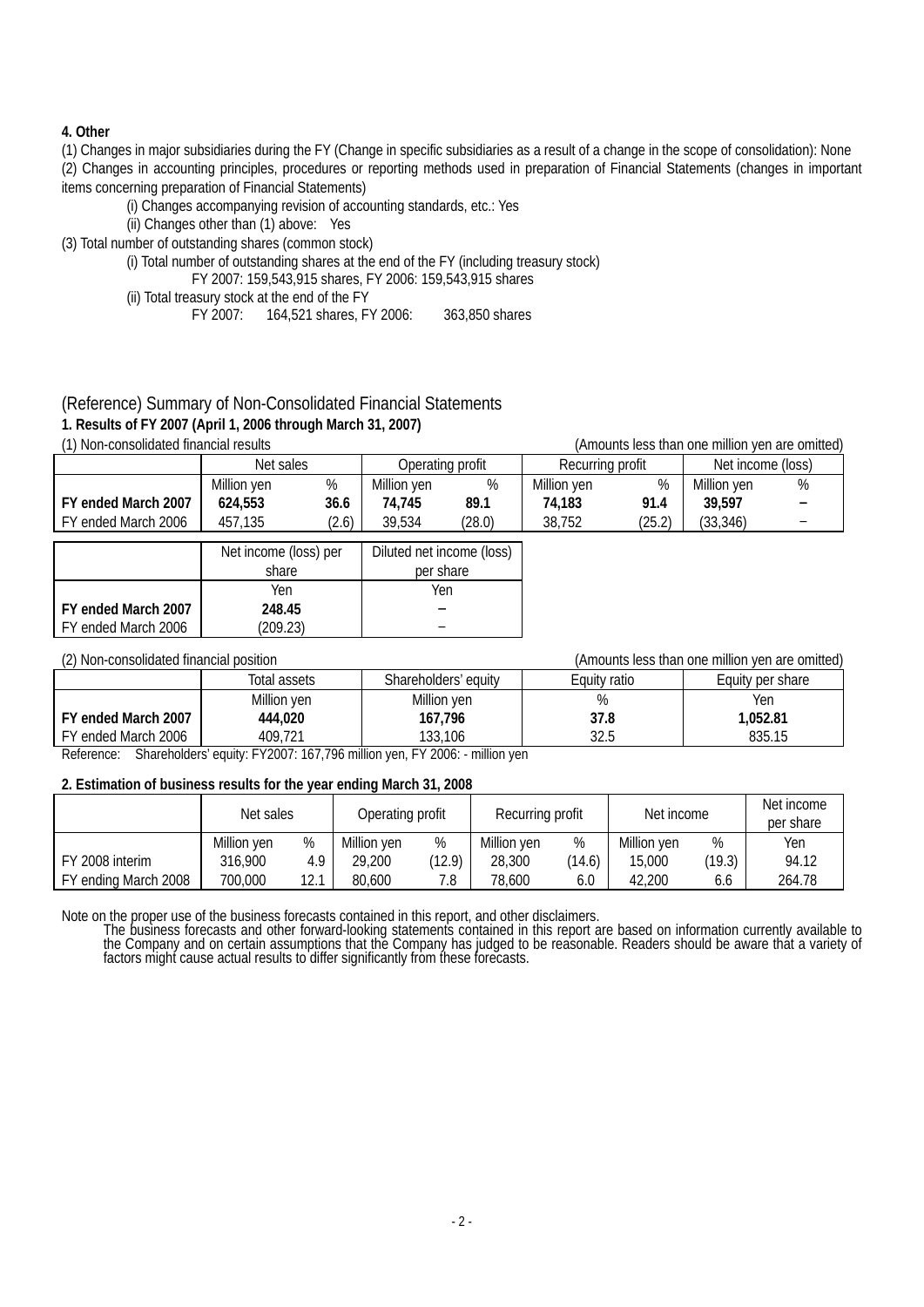# **1. Consolidated Balance Sheets**

(Million yen)

|                                               | FY 2006<br>(March 31, 2006) | FY 2007<br>(March 31, 2007) | Increase/decrease |
|-----------------------------------------------|-----------------------------|-----------------------------|-------------------|
| <assets></assets>                             |                             |                             |                   |
| I Current assets                              |                             |                             |                   |
| Cash and cash equivalents                     | 44,612                      | 75,166                      | 30,554            |
| Trade receivables and accounts receivable for |                             |                             |                   |
| completed projects                            | 8,114                       | 9,594                       | 1,479             |
| Operating loans                               | 10,426                      | 8,501                       | (1, 924)          |
| Marketable securities                         | 155                         | 29                          | (125)             |
| Real estate for sale/property inventories     | 7,524                       | 27,765                      | 20,241            |
| Payout for construction in progress           | 35,249                      | 8,818                       | (26, 430)         |
| Other inventories                             | 638                         | 722                         | 83                |
| Deferred tax assets                           | 10,827                      | 5,076                       | (5,750)           |
| Prepaid expenses                              |                             | 21,819                      | 21,819            |
| Other accounts receivable                     | 22,564                      | 22,075                      | (489)             |
| Other                                         | 24,893                      | 8,273                       | (16, 619)         |
| Allowance for doubtful accounts               | (1, 487)                    | (1, 289)                    | 197               |
| <b>Total</b>                                  | 163,518                     | 186,555                     | 23,036            |
| <b>Il Fixed assets</b>                        |                             |                             |                   |
| 1. Tangible assets                            |                             |                             |                   |
| (1) Buildings and structures                  | 129,255                     | 124,647                     |                   |
| Accumulated depreciation                      | 45,588                      | 44,021                      |                   |
| <b>Net</b>                                    | 83,666                      | 80,626                      | (3,040)           |
| $(2)$ Land                                    | 107,216                     | 118,255                     | 11,038            |
| (3) Construction in progress                  | 1,964                       | 4,397                       | 2,433             |
| (4) Other                                     | 13,206                      | 12,129                      |                   |
| Accumulated depreciation                      | 9,540                       | 8,296                       |                   |
| <b>Net</b>                                    | 3,665                       | 3,832                       | 167               |
| Total                                         | 196,512                     | 207,112                     | 10,599            |
| 2. Intangible assets                          | 579                         | 569                         | (10)              |
| 3. Investments and other assets               |                             |                             |                   |
| (1) Investment securities                     | 11,046                      | 7,934                       | (3, 112)          |
| (2) Long-term loans                           | 2,930                       | 2,281                       | (649)             |
| (3) Deferred tax assets                       | 1,901                       | 3,074                       | 1,172             |
| (4) Long-term receivables                     | 2,835                       | 2,125                       | (710)             |
| (5) Long-term prepaid expenses                | 33,035                      | 42,727                      | 9,691             |
| (6) Other                                     | 3,349                       | 4,942                       | 1,592             |
| (7) Allowance for doubtful accounts           | (3,064)                     | (2, 575)                    | 488               |
| Total                                         | 52,035                      | 60,509                      | 8,473             |
| <b>Total fixed assets</b>                     | 249,128                     | 268,190                     | 19,062            |
| III Deferred assets                           |                             |                             |                   |
| 1. Business establishment expenses            | 9                           |                             | (9)               |
| 2. Bond issuance expenses                     | 146                         | 73                          | (73)              |
| Total                                         | 156                         | 73                          | (83)              |
| <b>Total assets</b>                           | 412,803                     | 454,819                     | 42,016            |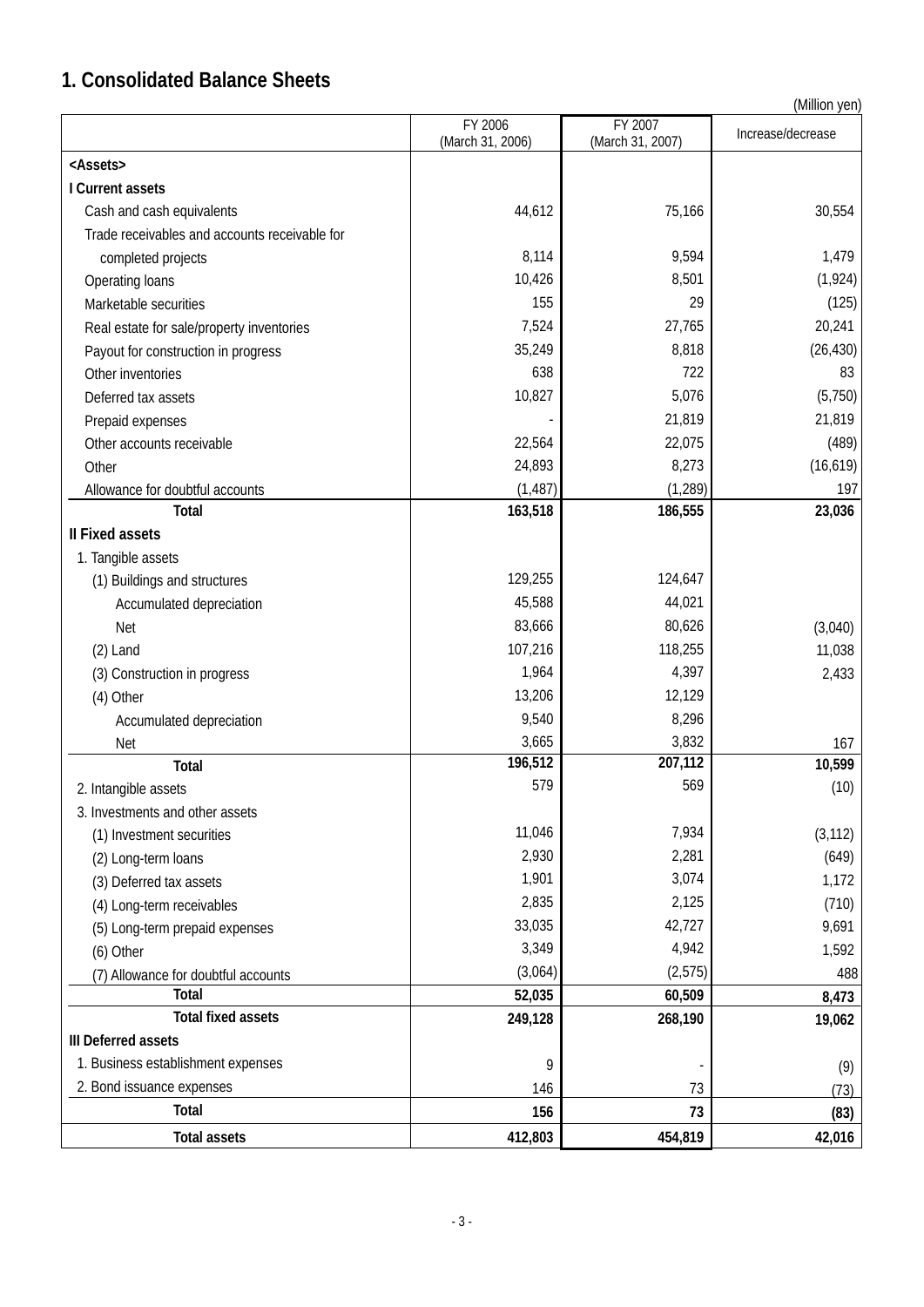|                                                   | FY 2006          | FY 2007          |                   |
|---------------------------------------------------|------------------|------------------|-------------------|
|                                                   | (March 31, 2006) | (March 31, 2007) | Increase/decrease |
| <liabilities></liabilities>                       |                  |                  |                   |
| I Current liabilities                             |                  |                  |                   |
| Accounts payable including payables for completed |                  |                  |                   |
| projects                                          | 81,231           | 77,392           | (3,839)           |
| Short-term borrowings                             | 20,348           | 16,518           | (3,829)           |
| Bonds due within one year                         | 1,435            | 1,126            | (308)             |
| Unpaid expenses                                   | 9,503            | 13,287           | 3,783             |
| Accrued expensed                                  | 23               | 30               | 6                 |
| Accrued income taxes                              | 4,423            | 27,021           | 22,598            |
| Advances received                                 | 37,626           | 46,744           | 9,117             |
|                                                   |                  | 23,529           |                   |
| Customer advances for projects in progress        | 42,061           |                  | (18, 531)         |
| Allowance for employees' bonuses                  | 2,487            | 2,798            | 311               |
| Other                                             | 6,534            | 8,465            | 1,931             |
| Total                                             | 205,674          | 216,914          | 11,239            |
| Il Long-term liabilities                          |                  |                  |                   |
| <b>Bonds</b>                                      | 11,327           | 8,194            | (3, 133)          |
|                                                   | 31,402           | 27,320           | (4,082)           |
| Long-term borrowings                              |                  |                  |                   |
| Retirement benefit reserves                       | 3,246            | 4,111            | 864               |
| Retirement benefit reserves for directors         |                  | 2,986            | 2,986             |
| Reserves for rents due on leaseback agreements    |                  | 533              | 533               |
| Lease/guarantee deposits received                 | 9,801            | 8,974            | (827)             |
| Other                                             | 76               |                  | (76)              |
| <b>Total</b>                                      | 55,855           | 52,120           | (3, 734)          |
| <b>Total liabilities</b>                          | 261,530          | 269,035          | 7,505             |
| <minority interests=""></minority>                |                  |                  |                   |
| Minority interests                                | 17,651           |                  |                   |
| <shareholders' equity=""></shareholders'>         |                  |                  |                   |
| I Share capital                                   | 55,640           |                  |                   |
| II Capital surplus                                | 33,759           |                  |                   |
| III Retained earnings                             | 53,123           |                  |                   |
| IV Net unrealized gains on "other securities"     | 714              |                  |                   |
| V Translation adjustments                         | (9, 418)         |                  |                   |
| VI Treasury stock                                 | (197)            |                  |                   |
| Total shareholders' equity                        | 133,622          |                  |                   |
| Total liabilities, minority interests and         |                  |                  |                   |
| shareholders' equity                              | 412,803          |                  |                   |
| <shareholders' equity=""></shareholders'>         |                  |                  |                   |
| I Shareholders' equity                            |                  |                  |                   |
| Share capital                                     |                  | 55,640           |                   |
| Capital surplus                                   |                  | 34,104           |                   |
| Retained earnings                                 |                  | 85,700           |                   |
| Treasury stock                                    |                  | (96)             |                   |
| Total                                             |                  | 175,348          |                   |
| II Valuation and translation adjustments          |                  |                  |                   |
| Net unrealized gains on "other securities"        |                  | 532              |                   |
|                                                   |                  |                  |                   |
| Translation adjustments<br>Total                  |                  | (7, 737)         |                   |
|                                                   |                  | (7, 205)         |                   |
| <b>III Minority interests</b>                     |                  | 17,641           |                   |
| Total shareholders' equity                        |                  | 185,784          |                   |
| Total liabilities and shareholders' equity        |                  | 454,819          |                   |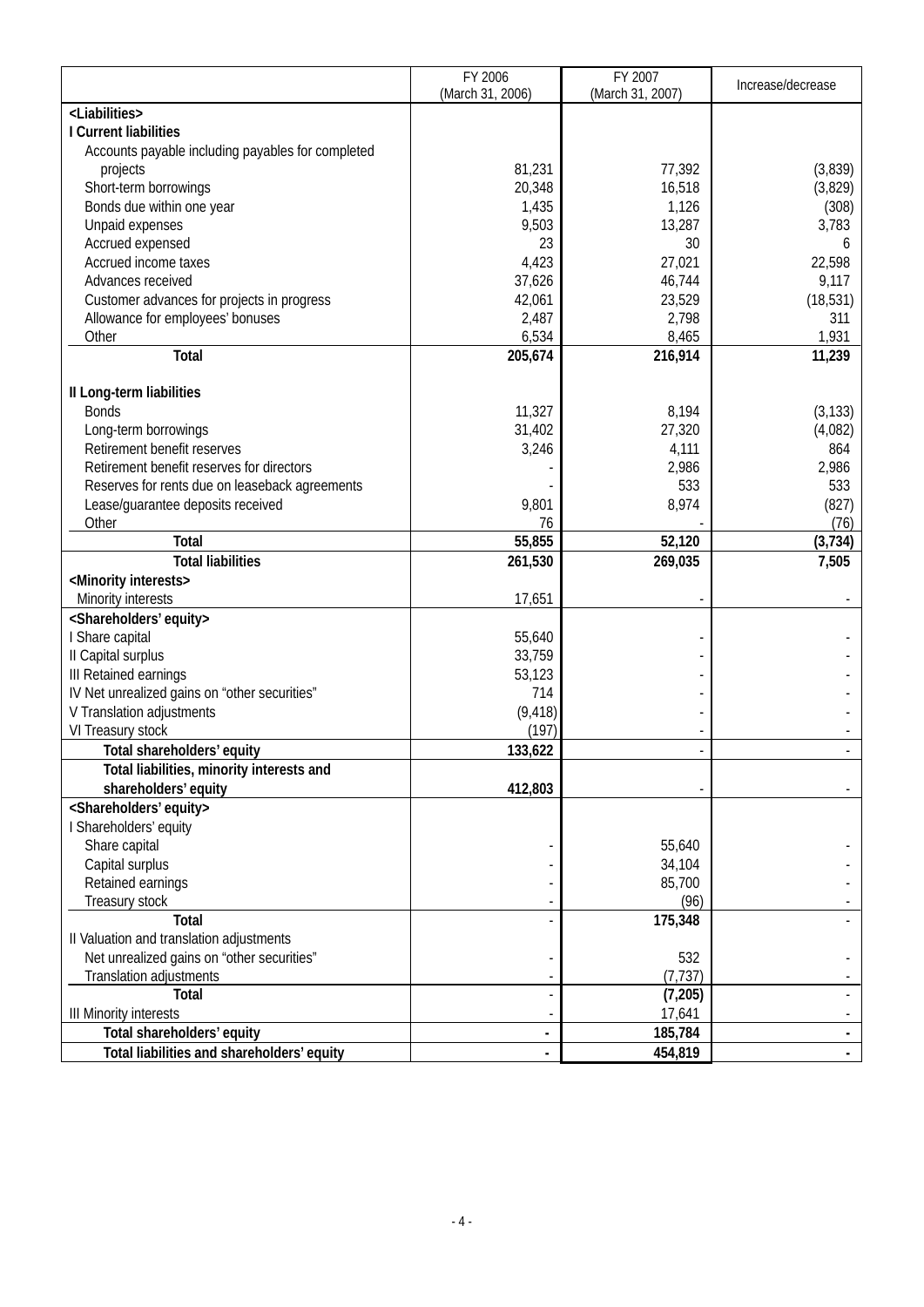# **. Consolidated Statements of Operations**

|                                                                                      |                                        |                                        | (Million yen)     |
|--------------------------------------------------------------------------------------|----------------------------------------|----------------------------------------|-------------------|
|                                                                                      | FY 2006<br>(Apr. 2005 -<br>March 2006) | FY 2007<br>(Apr. 2006 -<br>March 2007) | Increase/decrease |
| I Net sales                                                                          |                                        |                                        |                   |
| Sales from Construction Contracting Division                                         | 195,202                                | 316,117                                |                   |
| Sales from Leasing Division                                                          | 249,695                                | 277,163                                |                   |
| Sales from Other Division                                                            | 20,488                                 | 38,328                                 |                   |
| Total                                                                                | 465,386                                | 631,608                                | 166,221           |
| II Cost of sales                                                                     |                                        |                                        |                   |
| Cost of sales from Construction Contracting Division                                 | 129,397                                | 209,395                                |                   |
| Cost of sales from Leasing Division                                                  | 203,664                                | 228,119                                |                   |
| Cost of sales from Other Division                                                    | 20,866                                 | 37,197                                 |                   |
| Total                                                                                | 353,928                                | 474,713                                | 120,785           |
| Gross profit                                                                         | 111,458                                | 156,895                                | 45,436            |
| III Selling, general and administrative expenses                                     |                                        |                                        |                   |
| Advertising expenses                                                                 | 8,265                                  | 8,564                                  |                   |
| Sales commission expense                                                             | 2,909                                  | 3,429                                  |                   |
| Transfer to allowance for bad debt                                                   | 1,653                                  | 1,035                                  |                   |
| Directors' compensation                                                              | 425                                    | 547                                    |                   |
|                                                                                      | 25,714                                 | 30,218                                 |                   |
| Salary and bonuses<br>Provision for accrued bonuses                                  | 1,752                                  | 1,983                                  |                   |
| Provision for retirement bonuses                                                     | 861                                    | 999                                    |                   |
| Provision for accrued retirement benefit for directors                               |                                        | 196                                    |                   |
|                                                                                      |                                        | 4,580                                  |                   |
| Rent expense<br>Depreciation and amortization                                        | 4,101                                  |                                        |                   |
|                                                                                      | 1,293                                  | 1,246                                  |                   |
| Taxes and public charges                                                             | 2,391                                  | 3,455                                  |                   |
| Other                                                                                | 21,314                                 | 24,628<br>80,887                       |                   |
| Total                                                                                | 70,683                                 |                                        | 10,204            |
| <b>Operating profit</b>                                                              | 40,775                                 | 76,007                                 | 35,232            |
| IV Non-operating profit                                                              |                                        |                                        |                   |
| Interest income                                                                      | 53                                     | 50                                     |                   |
| Gain on sales of investment securities                                               | 125                                    | 166                                    |                   |
| Equity in earnings of affiliates<br>Income from cancellation of resort memberships   | 512                                    |                                        |                   |
|                                                                                      | 11                                     | 19                                     |                   |
| Gain from cancellation of contracted work                                            | 174                                    | 70                                     |                   |
| Valuation gain on interest-rate swap                                                 | 233                                    | 122                                    |                   |
| Foreign exchange gain                                                                | 4,780                                  | 501                                    |                   |
| Other                                                                                | 601                                    | 566                                    |                   |
| Total                                                                                | 6,493                                  | 1,497                                  | (4,996)           |
| V Non-operating expenses                                                             |                                        |                                        |                   |
| Interest expenses                                                                    | 2,300                                  | 1,332                                  |                   |
| Other financial expenses                                                             |                                        | 606                                    |                   |
| Equity-method investment loss                                                        |                                        | 2,320                                  |                   |
| Other                                                                                | 815                                    | 242                                    |                   |
| <b>Total</b>                                                                         | 3,116                                  | 4,502                                  | 1,385             |
| <b>Recurring profit</b>                                                              | 44,151                                 | 73,002                                 | 28,850            |
| <b>VI Extraordinary income</b>                                                       |                                        |                                        |                   |
| Gain on sales of property, plant and equipment<br>Gain on sales of affiliates' stock | 13                                     | 7                                      |                   |
|                                                                                      | 31                                     | 2,514                                  |                   |
| Gain on sales of affiliates' bonds                                                   |                                        | 1,119                                  |                   |
| Reversal of allowance for doubtful receivables                                       | 24                                     | 83                                     |                   |
| Total                                                                                | 68                                     | 3,725                                  | 3656              |
| <b>VII Extraordinary losses</b>                                                      |                                        |                                        |                   |
| Loss on sales of property, plant and equipment                                       | 10                                     | 16                                     |                   |
| Loss on disposal of property, plant and equipment                                    | 453                                    | 215                                    |                   |
| Impairment loss                                                                      | 65,480                                 | 3,009                                  |                   |
| Loss on devaluation of investment securities                                         |                                        | 210                                    |                   |
| Transfer to allowance for bad debt                                                   | 831                                    | 710                                    |                   |
| Provision for accrued retirement benefit for directors                               |                                        | 2,789                                  |                   |
| Provision for accrued rents on leaseback properties                                  |                                        | 446                                    |                   |
| Other                                                                                | 187                                    |                                        |                   |
| Total                                                                                | 66,963                                 | 7,397                                  | (59, 565)         |
| Net income (loss) before taxes and adjustments                                       | (22, 743)                              | 69,329                                 | 92,072            |
| Income taxes                                                                         | 261                                    | 26,437                                 |                   |
| Income tax rehabilitation                                                            | 729                                    |                                        |                   |
| Income taxes-deferred                                                                | (8,023)                                | 4,662                                  |                   |
| <b>Net</b>                                                                           | (7, 032)                               | 31,100                                 | 38,132            |
| Minority interests                                                                   | 871                                    | 871                                    | (0)               |
| Net income (loss)                                                                    | (16, 582)                              | 37,358                                 | 53,940            |
|                                                                                      |                                        |                                        |                   |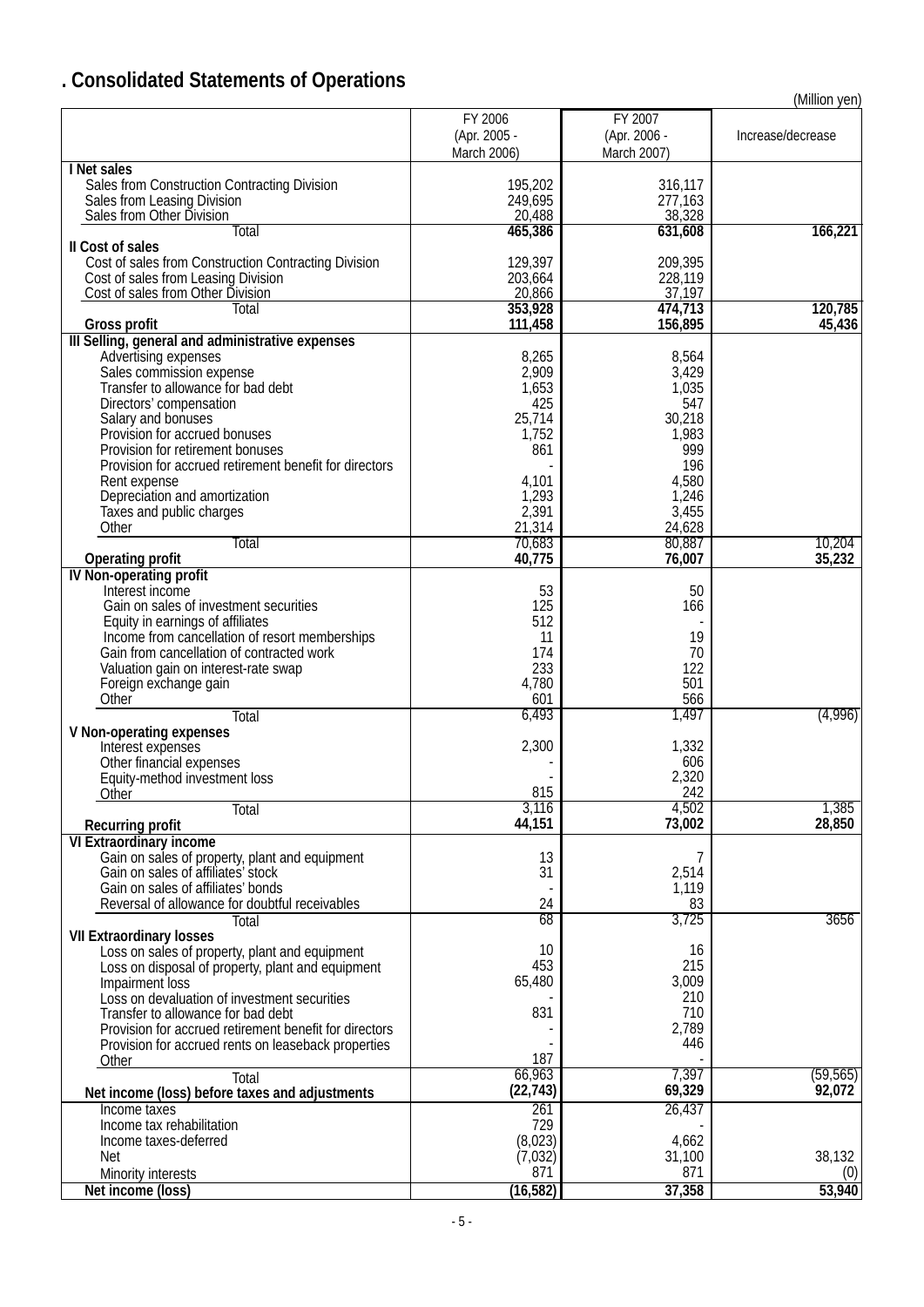# **3. Consolidated Statements of Cash Flows**

(Million yen)

|                                                                                                                  | FY 2006              | FY 2007              |                   |
|------------------------------------------------------------------------------------------------------------------|----------------------|----------------------|-------------------|
|                                                                                                                  | (Apr. 2005 -         | (Apr. 2006 -         | Increase/decrease |
|                                                                                                                  | March 2006)          | March 2007)          |                   |
| I Cash flows from operating activities                                                                           |                      |                      |                   |
| Net income (loss) before taxes and adjustments                                                                   | (22, 743)            | 69,329               |                   |
| Depreciation expenses                                                                                            | 4,565                | 4,559                |                   |
| Increase (decrease) in allowance for doubtful accounts                                                           | 1,737                | 159                  |                   |
| Increase (decrease) in retirement benefit reserves for directors                                                 |                      | 2,986                |                   |
| Interest and dividend income                                                                                     | (256)<br>2,518       | (136)                |                   |
| Interest expense<br>Foreign exchange loss (gain)                                                                 | (4,780)              | 1,332<br>(501)       |                   |
| Equity method loss (income)                                                                                      | (512)                | 2,320                |                   |
| Loss on sales of tangible fixed assets                                                                           | 10                   | 16                   |                   |
| Write-offs of tangible fixed assets                                                                              | 453                  | 215                  |                   |
| Impairment loss                                                                                                  | 65,480               | 3,009                |                   |
| Gain on sales of affiliates' stock                                                                               | (31)                 | (2, 514)             |                   |
| Gain on sales of affiliates' bonds                                                                               |                      | (1, 119)             |                   |
| Gain on sales of investment securities                                                                           | (125)                | (166)                |                   |
| Loss on devaluation of investment securities                                                                     |                      | 210                  |                   |
| Decrease (increase) in accounts receivable                                                                       | 42,237               | 914                  |                   |
| Decrease (increase) in inventories                                                                               | (39, 212)            |                      |                   |
| Decrease (increase) in real estate for sales                                                                     |                      | (18, 554)            |                   |
| Decrease (increase) in expenses from uncompleted works<br>Decrease (increase) in long-term prepaid expenses      | (7, 345)             | 26,430<br>(12, 366)  |                   |
| Increase (decrease) in accounts payable                                                                          | (10, 208)            | (2,571)              |                   |
| Increase (decrease) in amount received for uncompleted works                                                     | 33,328               | (18, 531)            |                   |
| Increase (decrease) in advances received                                                                         | 9,294                | 9,093                |                   |
| Increase (decrease) in guarantee deposits received                                                               | (1,761)              | (780)                |                   |
| Increase (decrease) in accrued consumption tax                                                                   | (1, 166)             | 2,923                |                   |
| Other                                                                                                            | 699                  | 2,769                |                   |
| Subtotal                                                                                                         | 72,181               | 69,028               | (3,153)           |
| Interest and dividends received                                                                                  | 228                  | 129                  |                   |
| Interest paid                                                                                                    | (2, 356)<br>(13,081) | (1, 290)<br>(4, 559) |                   |
| Income taxes paid<br>Net cash provided by operating activities                                                   | 56,971               | 63,308               | 6,336             |
| Il Cash flows from investing activities                                                                          |                      |                      |                   |
| Payment for purchase of tangible fixed assets                                                                    | (13, 193)            | (21, 830)            |                   |
| Proceeds from sales of tangible fixed assets                                                                     | 914                  | 8                    |                   |
| Fees paid related to sale and disposal of tangible fixed assets                                                  | (34)                 | (119)                |                   |
| Payment for purchase of affiliates' stock                                                                        |                      | (1,100)              |                   |
| Proceeds from sales of affiliates' stock                                                                         |                      | 4,109                |                   |
| Proceeds from sales of affiliates' bonds                                                                         |                      | 2,880                |                   |
| Payment for purchase of investment securities                                                                    | (2, 827)             | (792)                |                   |
| Proceeds from sales of investment securities                                                                     | 2,835                | 1,000'               |                   |
| Payment for loans made<br>Proceeds from collection of loans                                                      | (1, 381)<br>2,843    | (1,378)<br>3,646     |                   |
| Other                                                                                                            | (422)                | (2, 355)             |                   |
| Net cash used in investing activities                                                                            | (11, 266)            | (15, 930)            | (4,663)           |
| III Cash flows from financing activities                                                                         |                      |                      |                   |
| Proceeds from short-term debt                                                                                    | 17,750               | 34,190               |                   |
| Repayment of short-term debt                                                                                     | (28, 564)            | (32, 454)            |                   |
| Proceeds from long-term debt                                                                                     | 10,680               | 13,000               |                   |
| Repayment of long-term debt                                                                                      | (42, 703)            | (22, 655)            |                   |
| Proceeds from issuance of privately placed bonds                                                                 | 13,259               |                      |                   |
| Payment for purchase depreciation of privately placed bonds<br>Payment for redemptions of privately placed bonds | (13,667)<br>(1, 435) | (2,006)<br>(1, 435)  |                   |
| Dividends paid to minority shareholders                                                                          | (873)                | (873)                |                   |
| Payment for purchase of treasury stock                                                                           | (1)                  | (2)                  |                   |
| Dividends paid for shareholders                                                                                  | (2, 390)             | (4, 781)             |                   |
| Net cash used in financing activities                                                                            | (47, 946)            | (17, 018)            | 30,927            |
| IV Effect of exchange rate changes on cash and cash                                                              |                      |                      |                   |
| equivalents                                                                                                      | 0                    | 195                  | 194               |
| V Net increase (decrease) in cash and cash equivalents                                                           | (2, 240)             | 30,554               | 32,794            |
| VI Cash and cash equivalents at beginning of period                                                              | 46,852               | 44,612               | (2, 240)          |
| VII Cash and cash equivalents at end of period                                                                   | 44,612               | 75,166               | 30,554            |